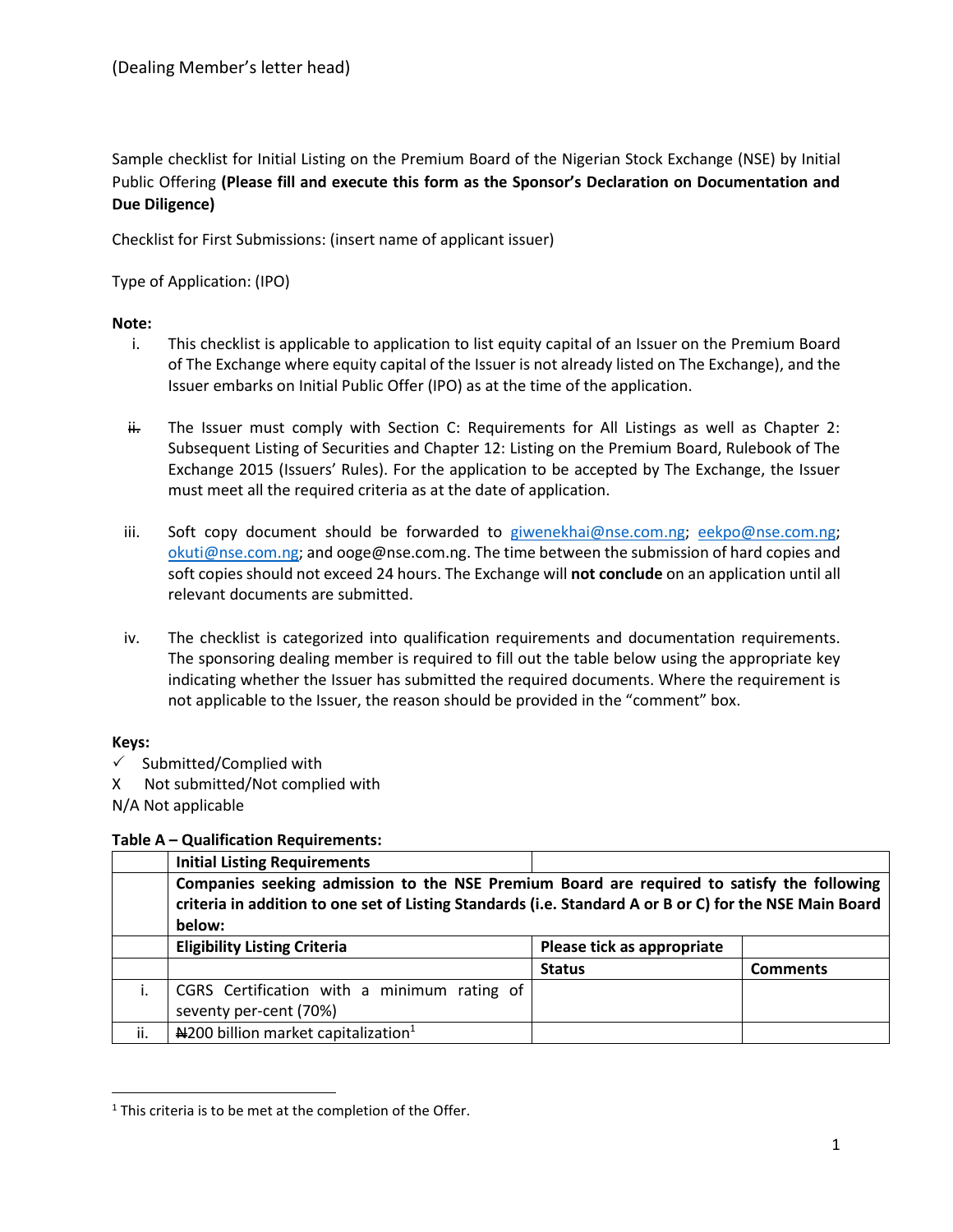|       | <b>Initial Listing Requirements</b>                                                                     |                            |                 |
|-------|---------------------------------------------------------------------------------------------------------|----------------------------|-----------------|
|       | Companies seeking admission to the NSE Premium Board are required to satisfy the following              |                            |                 |
|       | criteria in addition to one set of Listing Standards (i.e. Standard A or B or C) for the NSE Main Board |                            |                 |
|       | below:                                                                                                  |                            |                 |
|       | <b>Eligibility Listing Criteria</b>                                                                     | Please tick as appropriate |                 |
|       |                                                                                                         | <b>Status</b>              | <b>Comments</b> |
| iii.  | A minimum free float requirement of twenty per-                                                         |                            |                 |
|       | cent (20%) of its issued share capital or free float                                                    |                            |                 |
|       | value of N40 billion <sup>2</sup>                                                                       |                            |                 |
|       | <b>Initial Listings Standard A</b>                                                                      |                            |                 |
| i.    | Be registered as a public limited company with no                                                       |                            |                 |
|       | restrictions on the transfer of fully paid shares                                                       |                            |                 |
| ii.   | Have a minimum of three (3) years' operating                                                            |                            |                 |
|       | track record                                                                                            |                            |                 |
| iii.  | Have a pre-tax profit from continuing operation of                                                      |                            |                 |
|       | not less than N300million cumulatively for the last                                                     |                            |                 |
|       | three (3) fiscal years and a minimum of N100                                                            |                            |                 |
|       | million in two (2) of these years                                                                       |                            |                 |
| iv.   | Have financial statements which<br>shall<br>be<br>compliant with the applicable SEC rules and           |                            |                 |
|       | covering the last three fiscal years provided that                                                      |                            |                 |
|       | the most recent statement at the time of                                                                |                            |                 |
|       | submission of the application is not more than 9                                                        |                            |                 |
|       | months old                                                                                              |                            |                 |
| v.    | Ensure that a minimum of 20% of the issued share                                                        |                            |                 |
|       | capital is made available to the public and held by                                                     |                            |                 |
|       | not less than 300 shareholders                                                                          |                            |                 |
| vi.   | Have shareholders' equity of not less than                                                              |                            |                 |
|       | N3billion                                                                                               |                            |                 |
| vii.  | Ensure that if the listing is in connection with an                                                     |                            |                 |
|       | Initial Public Offering (IPO) the promoters and                                                         |                            |                 |
|       | directors will hold a minimum of 50% of their                                                           |                            |                 |
|       | shares in the company for a minimum period of 12                                                        |                            |                 |
|       | months from the date of listing and will not                                                            |                            |                 |
|       | directly or indirectly sell or offer to sell such                                                       |                            |                 |
|       | securities during that period                                                                           |                            |                 |
| viii. | Ensure that the securities are fully paid-up at the                                                     |                            |                 |
|       | time of allotment or registration in compliance                                                         |                            |                 |
|       | with the applicable SEC rules                                                                           |                            |                 |
| ix.   | Undertake to promptly pay annual listing fees                                                           |                            |                 |
|       | based on market capitalization                                                                          |                            |                 |
| х.    | Have a functioning website                                                                              |                            |                 |
| xi.   | Have a governance process which is in line with<br>the SEC Codes                                        |                            |                 |
|       | <b>Initial Listings Standard B</b>                                                                      |                            |                 |
|       |                                                                                                         |                            |                 |

 $\overline{\phantom{a}}$ <sup>2</sup> This criteria is to be met at the completion of the Offer.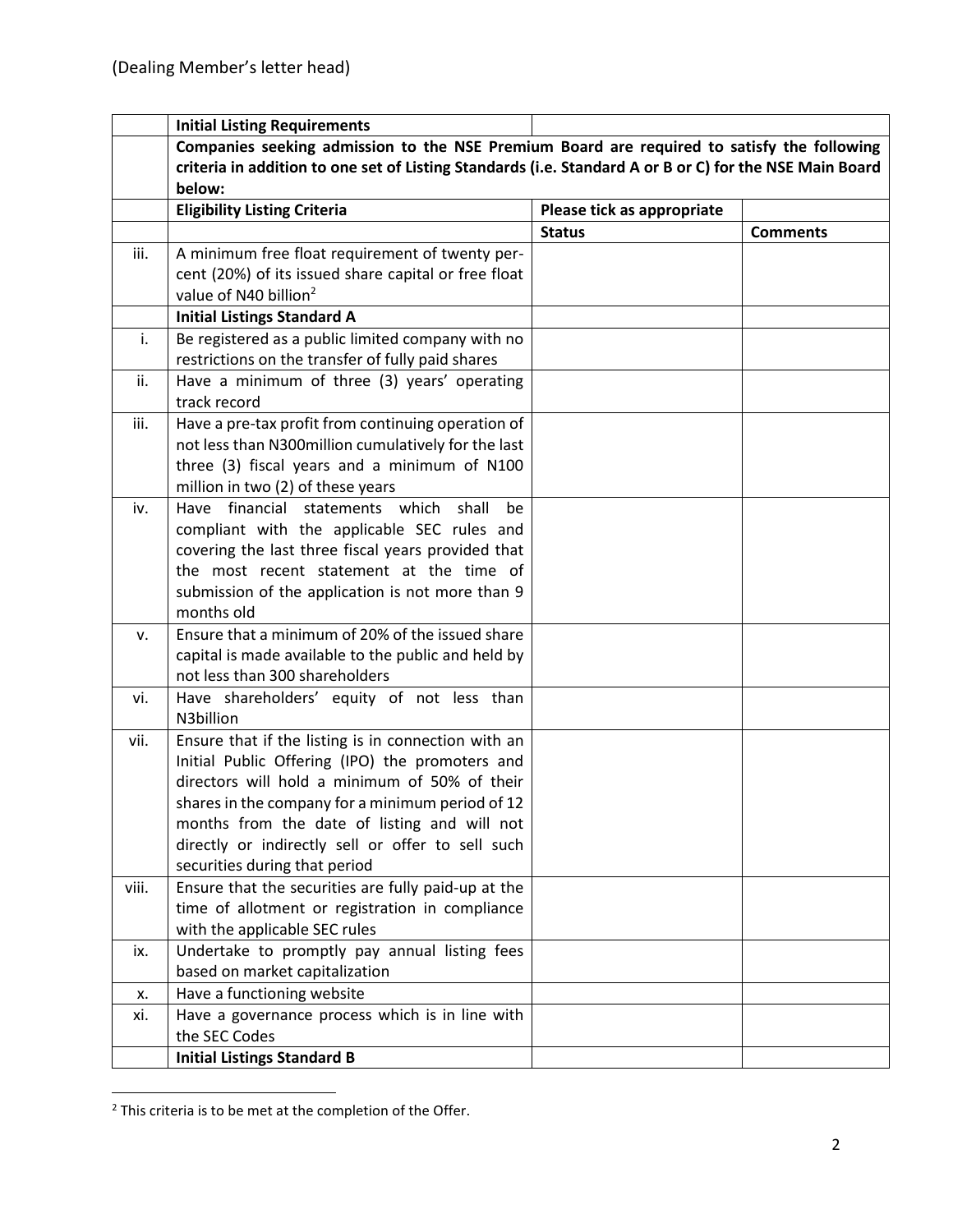|       | <b>Initial Listing Requirements</b>                                                                     |                            |                 |
|-------|---------------------------------------------------------------------------------------------------------|----------------------------|-----------------|
|       | Companies seeking admission to the NSE Premium Board are required to satisfy the following              |                            |                 |
|       | criteria in addition to one set of Listing Standards (i.e. Standard A or B or C) for the NSE Main Board |                            |                 |
|       | below:                                                                                                  |                            |                 |
|       | <b>Eligibility Listing Criteria</b>                                                                     | Please tick as appropriate |                 |
|       |                                                                                                         | <b>Status</b>              | <b>Comments</b> |
| i.    | Be registered as a public limited company with no                                                       |                            |                 |
|       | restrictions on the transfer of fully paid shares                                                       |                            |                 |
| ii.   | Have a minimum of three (3) years' operating                                                            |                            |                 |
|       | track record; and where the Issuer does not have                                                        |                            |                 |
|       | three years' (3) operating track record the Issuer                                                      |                            |                 |
|       | shall provide evidence of a core investor who has                                                       |                            |                 |
|       | a minimum of three years' (3) operating track                                                           |                            |                 |
|       | record                                                                                                  |                            |                 |
| iii.  | Have a pre-tax profit from continuing operation of                                                      |                            |                 |
|       | not less than N600million cumulatively for the last                                                     |                            |                 |
|       | one (1) or two (2) fiscal years                                                                         |                            |                 |
| iv.   | Have financial statements which<br>shall<br>be                                                          |                            |                 |
|       | compliant with the applicable SEC rules and                                                             |                            |                 |
|       | covering the last three fiscal years provided that                                                      |                            |                 |
|       | the most recent statement at the time of                                                                |                            |                 |
|       | submission of the application is not more than 9                                                        |                            |                 |
|       | months old and where the Issuer does not have                                                           |                            |                 |
|       | financial statements for the last 3 years the Issuer                                                    |                            |                 |
|       | shall provide evidence of a strong technical                                                            |                            |                 |
|       | partner who has a minimum of three years' (3)                                                           |                            |                 |
|       | operating track record with substantial equity and                                                      |                            |                 |
|       | involvement in management and the financial                                                             |                            |                 |
|       | statements for the last three years of the technical                                                    |                            |                 |
|       | partner                                                                                                 |                            |                 |
| v.    | Ensure that a minimum of 20% of the issued share                                                        |                            |                 |
|       | capital is made available to the public and held by                                                     |                            |                 |
|       | not less than 300 shareholders                                                                          |                            |                 |
| vi.   | Have shareholders' equity of not less than                                                              |                            |                 |
|       | N3billion                                                                                               |                            |                 |
| vii.  | Ensure that if the listing is in connection with an                                                     |                            |                 |
|       | Initial Public Offering (IPO) the promoters and                                                         |                            |                 |
|       | directors will hold a minimum of 50% of their                                                           |                            |                 |
|       | shares in the company for a minimum period of 12                                                        |                            |                 |
|       | months from the date of listing and will not                                                            |                            |                 |
|       | directly or indirectly sell or offer to sell such                                                       |                            |                 |
|       | securities during that period                                                                           |                            |                 |
| viii. | Ensure that the securities are fully paid-up at the                                                     |                            |                 |
|       | time of allotment or registration in compliance                                                         |                            |                 |
|       | with the applicable SEC rules                                                                           |                            |                 |
| ix.   | Undertake to promptly pay annual listing fees                                                           |                            |                 |
|       | based on market capitalization                                                                          |                            |                 |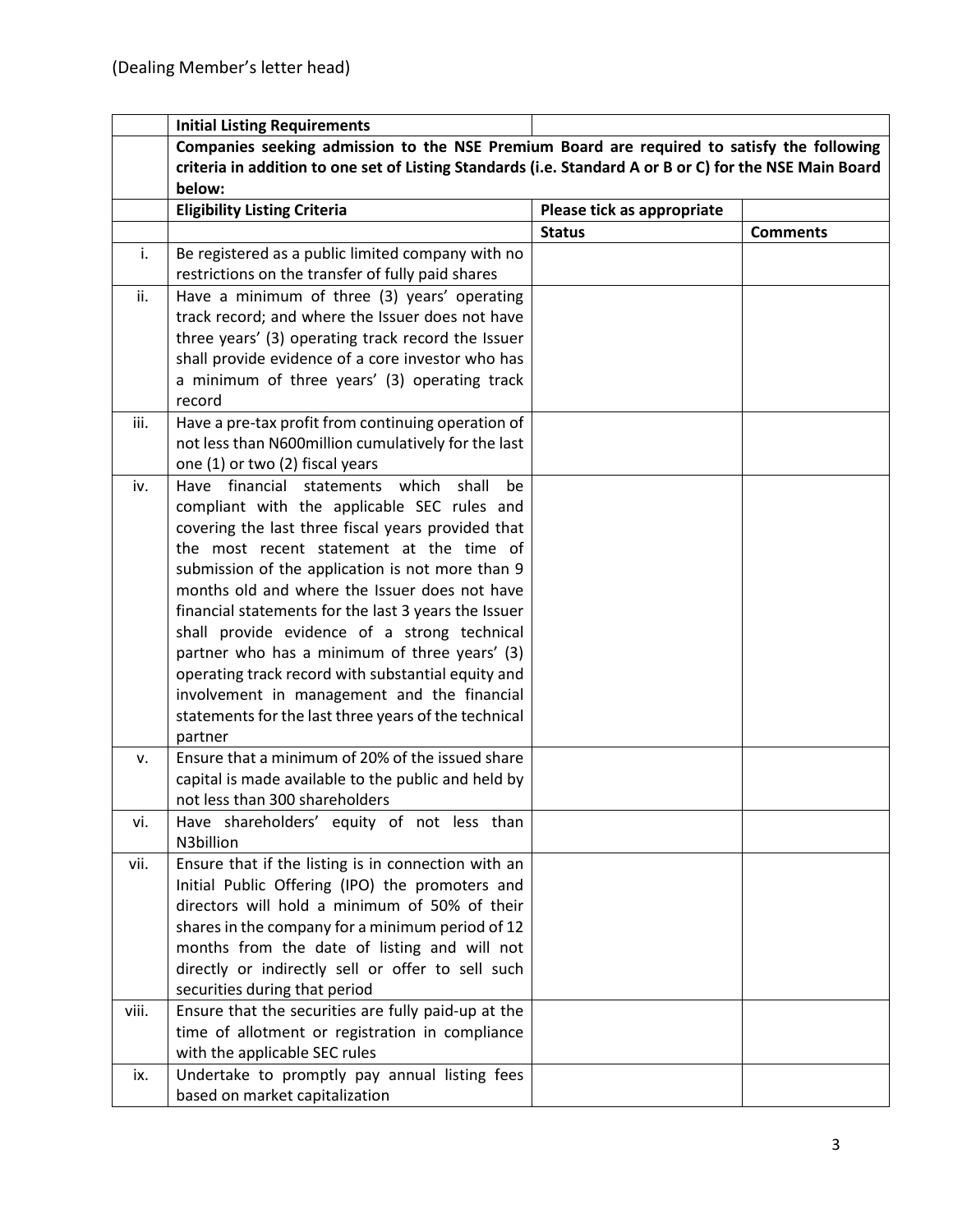|      | <b>Initial Listing Requirements</b>                                                                     |                            |                 |
|------|---------------------------------------------------------------------------------------------------------|----------------------------|-----------------|
|      | Companies seeking admission to the NSE Premium Board are required to satisfy the following              |                            |                 |
|      | criteria in addition to one set of Listing Standards (i.e. Standard A or B or C) for the NSE Main Board |                            |                 |
|      | below:                                                                                                  |                            |                 |
|      | <b>Eligibility Listing Criteria</b>                                                                     | Please tick as appropriate |                 |
|      |                                                                                                         | <b>Status</b>              | <b>Comments</b> |
| х.   | Have a functioning website                                                                              |                            |                 |
| xi.  | Have a governance process which is in line with                                                         |                            |                 |
|      | the SEC Codes                                                                                           |                            |                 |
|      | <b>Initial Listings Standard C</b>                                                                      |                            |                 |
| i.   | Be registered as a public limited company with no                                                       |                            |                 |
|      | restrictions on the transfer of fully paid shares                                                       |                            |                 |
| ii.  | Have a minimum of three (3) years' operating                                                            |                            |                 |
|      | track record; and where the Issuer does not have                                                        |                            |                 |
|      | three years' (3) operating track record the Issuer                                                      |                            |                 |
|      | shall provide evidence of a core investor who has                                                       |                            |                 |
|      | a minimum of three years' (3) operating track                                                           |                            |                 |
|      | record                                                                                                  |                            |                 |
| iii. | Have financial<br>statements which<br>shall<br>be                                                       |                            |                 |
|      | compliant with the applicable SEC rules and                                                             |                            |                 |
|      | covering the last three fiscal years provided that                                                      |                            |                 |
|      | the most recent statement at the time of                                                                |                            |                 |
|      | submission of the application is not more than 9                                                        |                            |                 |
|      | months old and where the Issuer does not have                                                           |                            |                 |
|      | financial statements for the last 3 years the Issuer                                                    |                            |                 |
|      | shall provide evidence of a strong technical                                                            |                            |                 |
|      | partner who has a minimum of three years' (3)                                                           |                            |                 |
|      | operating track record with substantial equity and                                                      |                            |                 |
|      | involvement in management and the financial                                                             |                            |                 |
|      | statements for the last three years of the technical                                                    |                            |                 |
|      | partner                                                                                                 |                            |                 |
| iv.  | Ensure that a minimum of 20% of the issued share                                                        |                            |                 |
|      | capital is made available to the public and held by                                                     |                            |                 |
|      | not less than 300 shareholders                                                                          |                            |                 |
| ν.   | Have a market capitalization of not less than N4                                                        |                            |                 |
|      | billion at the time of the listing, calculated using                                                    |                            |                 |
|      | the listing price and shareholders' equity                                                              |                            |                 |
| vi.  | Ensure that if the listing is in connection with an                                                     |                            |                 |
|      | Initial Public Offering (IPO) the promoters and                                                         |                            |                 |
|      | directors will hold a minimum of 50% of their                                                           |                            |                 |
|      | shares in the company for a period of 12 months                                                         |                            |                 |
|      | from the date of listing and will not directly or                                                       |                            |                 |
|      | indirectly sell or offer to sell such securities during                                                 |                            |                 |
|      | that period                                                                                             |                            |                 |
| vii. | Ensure that the securities are fully paid-up at the                                                     |                            |                 |
|      | time of allotment or registration in compliance                                                         |                            |                 |
|      | with the applicable SEC rules                                                                           |                            |                 |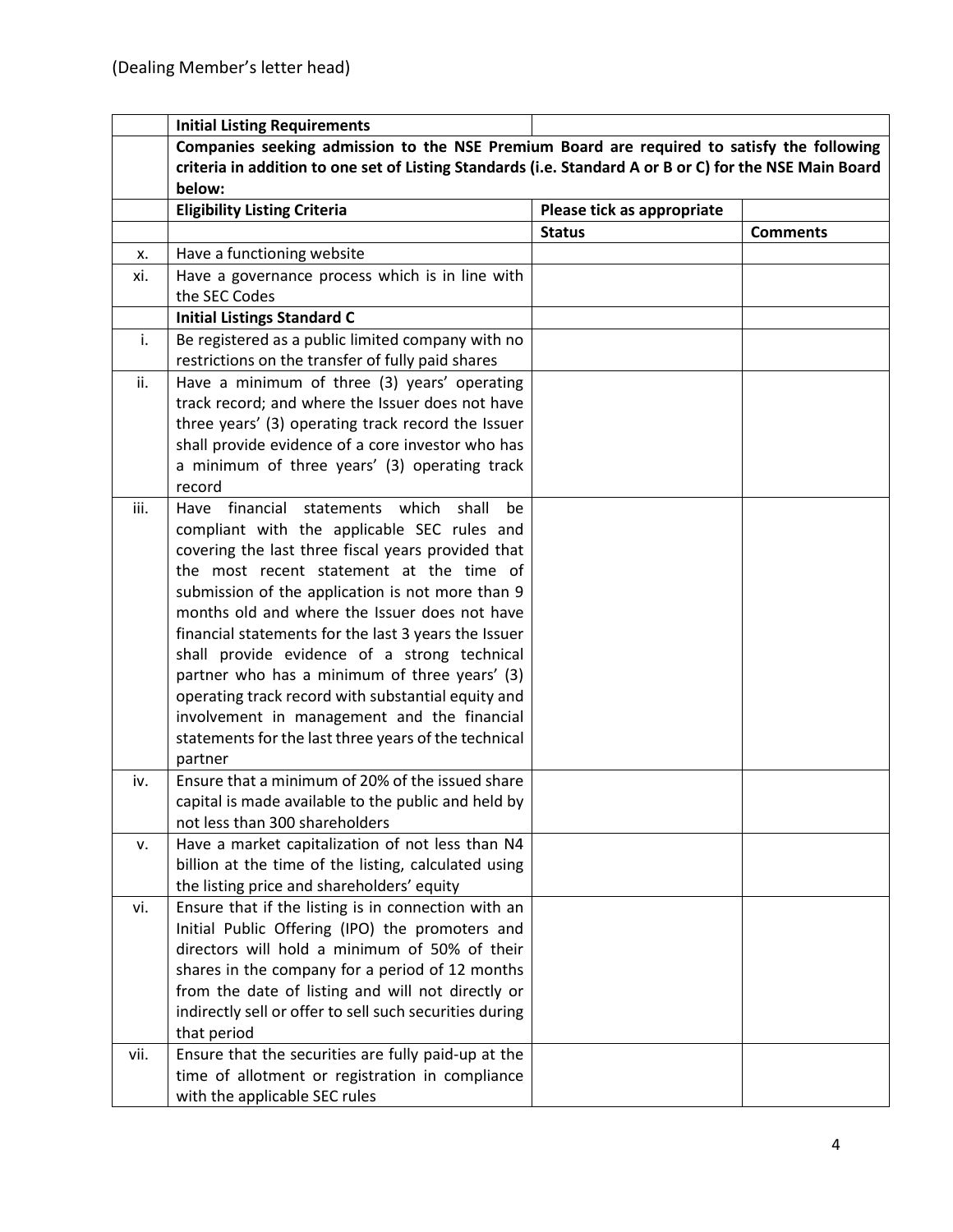|       | <b>Initial Listing Requirements</b>                                                                                                                                                                             |                            |                 |
|-------|-----------------------------------------------------------------------------------------------------------------------------------------------------------------------------------------------------------------|----------------------------|-----------------|
|       | Companies seeking admission to the NSE Premium Board are required to satisfy the following<br>criteria in addition to one set of Listing Standards (i.e. Standard A or B or C) for the NSE Main Board<br>below: |                            |                 |
|       | <b>Eligibility Listing Criteria</b>                                                                                                                                                                             | Please tick as appropriate |                 |
|       |                                                                                                                                                                                                                 | <b>Status</b>              | <b>Comments</b> |
| viii. | Undertake to promptly pay annual listing fees<br>based on market capitalization                                                                                                                                 |                            |                 |
| ix.   | Be registered as a public limited company with no<br>restrictions on the transfer of fully paid shares                                                                                                          |                            |                 |
| х.    | Have a functioning website                                                                                                                                                                                      |                            |                 |
| xi.   | Have a governance process which is in line with<br>the SEC Codes                                                                                                                                                |                            |                 |

## **Table B: Documentation Requirements**

|     |                                                            | <b>Please</b><br>tick<br><b>as</b> |                |
|-----|------------------------------------------------------------|------------------------------------|----------------|
|     |                                                            | appropriate                        |                |
|     | <b>Documentation Required</b>                              | <b>Status</b>                      | <b>Comment</b> |
| 1.  | 3 to 5 years audited accounts                              |                                    |                |
| 2.  | Letters of consent from parties and Directors (original)   |                                    |                |
| 3.  | Sponsor's Declaration on documentation and due             |                                    |                |
|     | diligence (original)                                       |                                    |                |
| 4.  | Statutory Declaration as to the identity of Directors and  |                                    |                |
|     | that they are fit and proper to be directors (original)    |                                    |                |
|     | <b>Documentation Required in soft copies (items 5-37)</b>  |                                    |                |
| 5.  | Evidence of payment of application/listing fees and CSCS   |                                    |                |
|     | eligibility fee                                            |                                    |                |
| 6.  | Abridged application                                       |                                    |                |
| 7.  | Prospectus                                                 |                                    |                |
| 8.  | List and Value of Litigations                              |                                    |                |
| 9.  | Solicitors opinion on litigations                          |                                    |                |
| 10. | Estimated cost of issue detailing the cost attributed to   |                                    |                |
|     | each party to a transaction                                |                                    |                |
| 11. | Pricing memorandum                                         |                                    |                |
| 12. | Certified true copy of certificate of incorporation        |                                    |                |
| 13. | Certified true copy evidence of conversion to Plc.         |                                    |                |
| 14. | Certified true copy memorandum and articles of             |                                    |                |
|     | association certified by CAC not later than two months     |                                    |                |
|     | prior to the date of application                           |                                    |                |
| 15. | CAC forms Co2 and Co7 the company/issuer certified by      |                                    |                |
|     | CAC not later than two months prior to the date of         |                                    |                |
|     | application                                                |                                    |                |
| 16. | Certified copy of Board resolution approving the offer and |                                    |                |
|     | listing                                                    |                                    |                |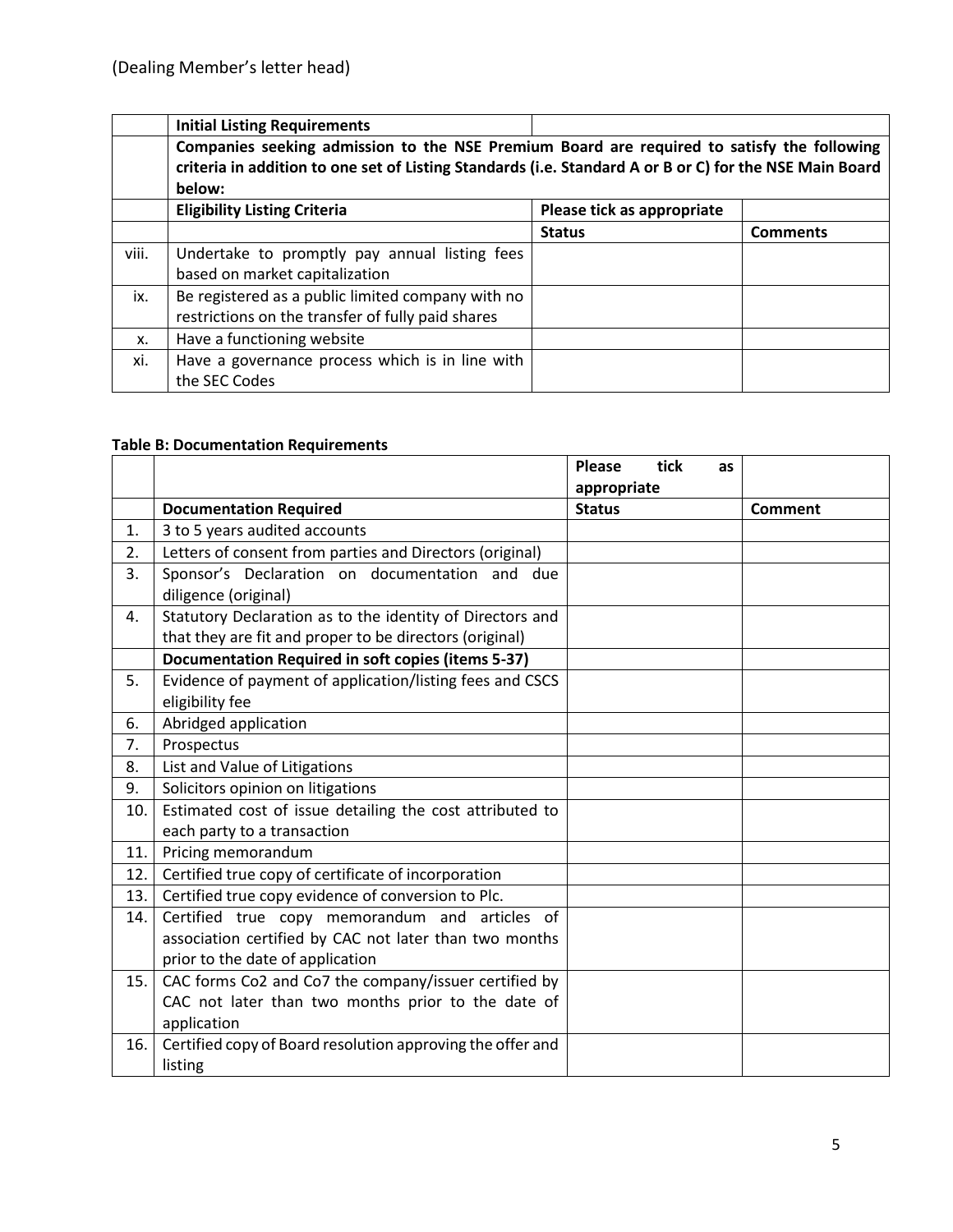|     |                                                           | tick<br><b>Please</b><br>as |                |
|-----|-----------------------------------------------------------|-----------------------------|----------------|
|     |                                                           | appropriate                 |                |
|     | <b>Documentation Required</b>                             | <b>Status</b>               | <b>Comment</b> |
| 17. | Certified copy of ordinary resolution or a special        |                             |                |
|     | resolution (if the Company's Memart so requires)          |                             |                |
|     | approving the offer and listing                           |                             |                |
| 18. | Proposed time table                                       |                             |                |
| 19. | Technical services agreement (if applicable)              |                             |                |
| 20. | CAC forms Co2 and Co7 of any institutional investor       |                             |                |
|     | holding 5% or more of the issued and fully paid up share  |                             |                |
|     | capital of the company/issuer certified by CAC not later  |                             |                |
|     | than two months prior to the date of application (note:   |                             |                |
|     | Co2 and co7 of corporate entities who own 5% or more      |                             |                |
|     | should be provided until all natural persons who own      |                             |                |
|     | such shares and their directors are disclosed)            |                             |                |
| 21. | <b>SEC Approval</b>                                       |                             |                |
| 22. | No-objection<br>from<br>Primary<br>Regulator              |                             |                |
|     | (CBN/NAICOM/NCC) If applicable                            |                             |                |
| 23. | Interim accounts (if applicable)                          |                             |                |
| 24. | Letter nominating three (3) primary market makers         |                             |                |
| 25. | Updated list of receiving agents                          |                             |                |
| 26. | Shareholders' register                                    |                             |                |
| 37  | Any other document which is material to the listing or to |                             |                |
|     | the business of the issuer                                |                             |                |

Have any rulings been given on this transaction by the NSE? Yes/No

If yes, please provide details of the ruling.

I, ................................................................................................. an approved executive of ......................................................................... (Name of sponsor) hereby confirm that this Checklist is complete and that no other information which is required in terms of the Listings Requirements has been omitted. I also confirm that we have carried our reasonable due diligence on the applicant and its directors and are satisfied with our findings.

\_\_\_\_\_\_\_\_\_\_\_\_\_\_\_\_\_\_\_\_\_\_\_\_\_\_\_\_\_\_\_\_\_\_\_\_\_\_\_\_\_\_\_\_\_\_\_\_\_\_\_\_\_\_\_\_\_\_\_\_\_\_\_\_\_\_\_\_\_\_\_

\_\_\_\_\_\_\_\_\_\_\_\_\_\_\_\_\_\_\_\_\_\_\_\_\_\_\_\_\_\_\_\_\_\_\_\_\_\_\_\_\_\_\_\_\_\_\_\_\_\_\_\_\_\_\_\_\_\_\_\_\_\_\_\_\_\_\_\_\_\_\_

Signed by approved executive of sponsor.

\_\_\_\_\_\_\_\_\_\_\_\_\_\_\_\_\_\_\_\_\_\_\_\_

\_\_\_\_\_\_\_\_\_\_\_\_\_\_\_\_\_\_\_\_\_\_\_\_

#### **SIGNATURE**